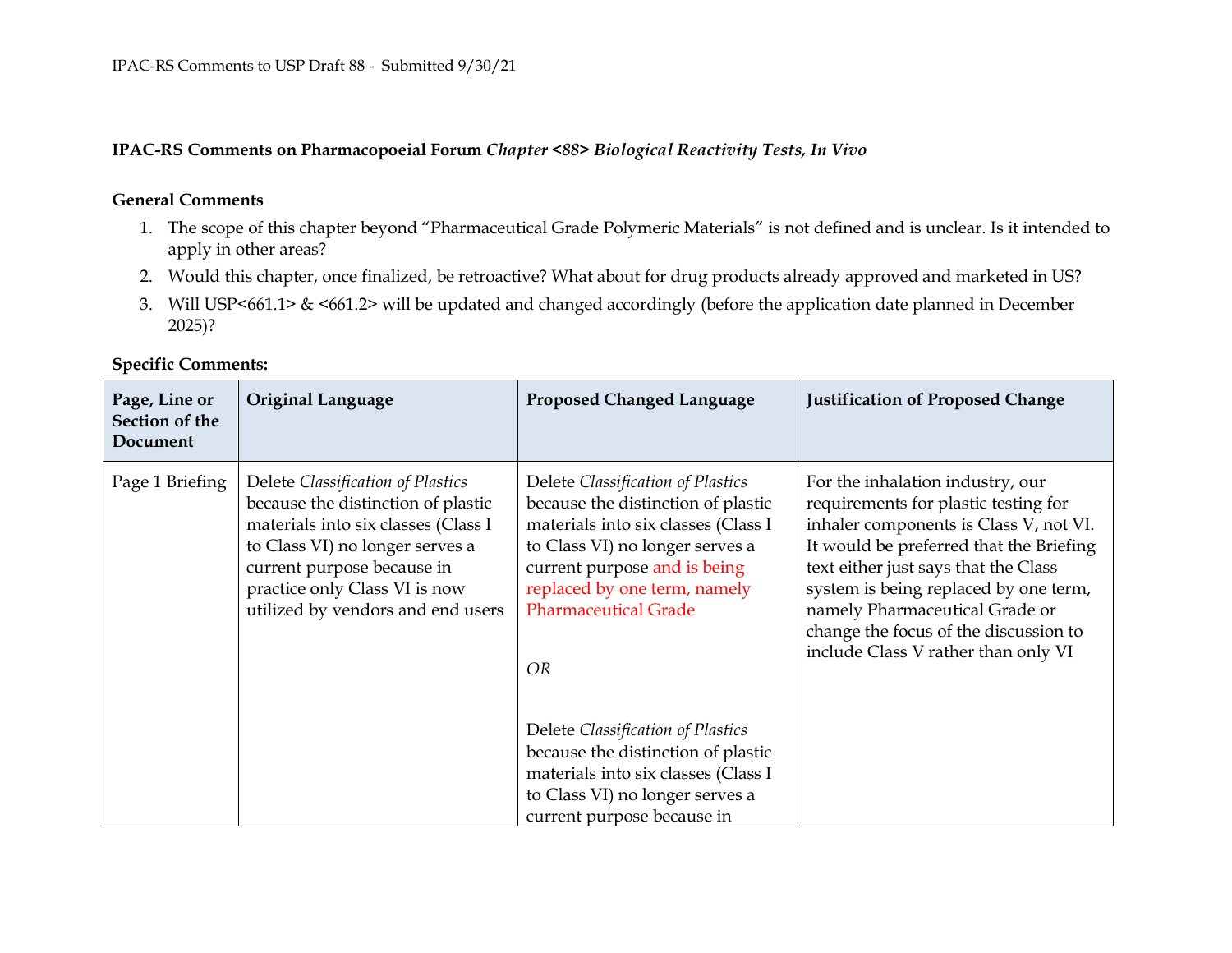|                                                          |                                                                                                                                                                                                                                                                                                                                                                                                                                         | practice only Class V and Class VI<br>are now utilized by vendors and<br>end users                                                                                                                                                                                                                                                               |                                                                                                                                                                                                                                                                                  |
|----------------------------------------------------------|-----------------------------------------------------------------------------------------------------------------------------------------------------------------------------------------------------------------------------------------------------------------------------------------------------------------------------------------------------------------------------------------------------------------------------------------|--------------------------------------------------------------------------------------------------------------------------------------------------------------------------------------------------------------------------------------------------------------------------------------------------------------------------------------------------|----------------------------------------------------------------------------------------------------------------------------------------------------------------------------------------------------------------------------------------------------------------------------------|
| 1.0 Scope,                                               | Reference to USP chapters 661.1,<br>661.2 is made in the second<br>paragraph                                                                                                                                                                                                                                                                                                                                                            | Clarify in which cases in vivo tests<br>are required and align the<br>chapters                                                                                                                                                                                                                                                                   | Reference to USP chapters 661.1, 661.2<br>is made. In these chapters no biological<br>reactivity tests in vivo are required,<br>only in vitro tests as per USP 87 are<br>required.                                                                                               |
| 2.0<br>Pharmaceutical<br>Grade Polymer<br>Materials      | An implantation test is not<br>required for polymericbut may<br>be required for combination<br>products                                                                                                                                                                                                                                                                                                                                 | List products requiring<br>implantation                                                                                                                                                                                                                                                                                                          | What combination device needs this? It<br>must be a very small number and thus<br>would be useful to define to avoid un-<br>necessary use.                                                                                                                                       |
| 2.0<br>Pharmaceutical<br>Grade<br>Polymeric<br>Materials | Pharmaceutical grade polymeric<br>materials for packaging/delivery<br>systems require application of the<br>4.0 Systemic Injection Test and 5.0<br>Intracutaneous Reactivity Test<br>(Table 1). An implantation test is<br>not required for polymeric<br>materials used in<br>packaging/delivery systems but<br>may be required for<br>packaging/delivery systems for<br>combination products having a<br>device component (see <1031>) | Pharmaceutical Grade Polymeric<br>Materials for packaging/delivery<br>systems require application of the<br>5.0 Intracutaneous Reactivity Test<br>and 7.0 Sensitization Test. The 4.0<br>Systemic Injection Test is not<br>required for surface devices but is<br>required in most cases for<br>externally communicating and<br>implant devices. | The requirement for the 4.0 Systemic<br>Injection Test is inconsistent with what<br>had previously been suggested in the<br><1031> Table 3. Test Selection Matrix for<br>Surface Devices, where Systemic<br>Injection Test was required. Please<br>consider this suggested text. |
| 3.0 Preparation<br>of Extracts<br>Table 2                | <b>Extraction Ratio</b>                                                                                                                                                                                                                                                                                                                                                                                                                 | Consider adding justification for<br>proposed ratios                                                                                                                                                                                                                                                                                             | Provides further understanding of the<br>proposed recommendation                                                                                                                                                                                                                 |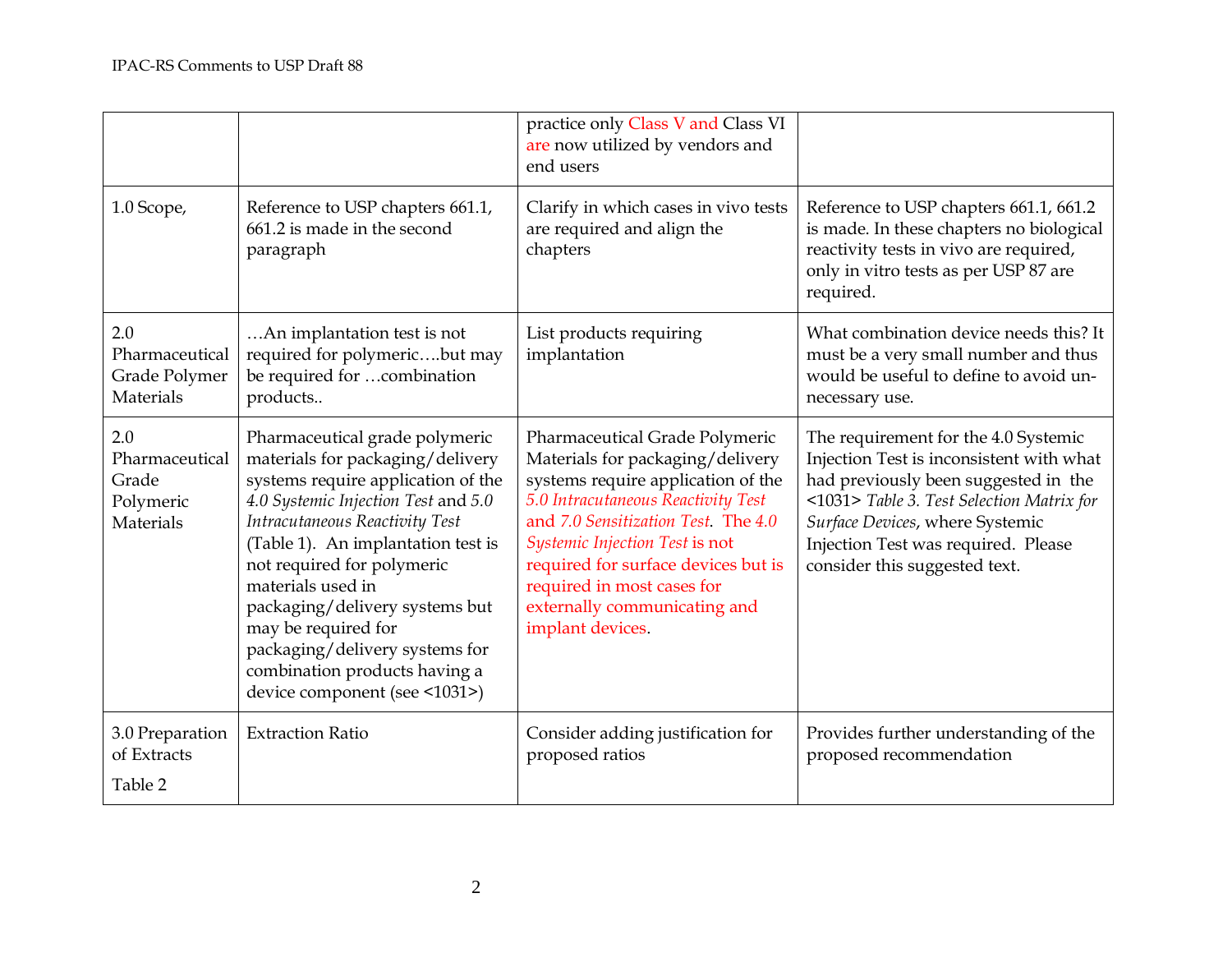| 3.0 Preparation<br>of Extracts<br>Extraction<br>Solvents  | List of Solvents                                                  | Align solvent list with samples in<br>Table 3                                                                                                                                    | Six solvents listed. Only 5 in Table 3<br>(No WFI). Revision would add further<br>clarity. |
|-----------------------------------------------------------|-------------------------------------------------------------------|----------------------------------------------------------------------------------------------------------------------------------------------------------------------------------|--------------------------------------------------------------------------------------------|
| 3.0 Preparation<br>of Extracts<br>Extraction<br>Procedure |                                                                   | Please include a clear table of<br>extraction times and<br>temperatures, rather than buried<br>in text.                                                                          |                                                                                            |
| 4.0 Systemic<br><b>Injection Test</b><br>Table 3          | <b>Test Material</b>                                              | Replace "Test Material" with "Test<br>Extract"                                                                                                                                   | Use of "material" in this context is<br>confusing.                                         |
|                                                           | Dose                                                              | Change to: "Max dose of test<br>extract"                                                                                                                                         |                                                                                            |
| 4.0 Systemic<br>Injection Test;<br><b>Test Animals</b>    | The values listed are intended to<br>be informative and represent | Comment: If limits here are<br>informative only then results will<br>vary depending on dose<br>administered. This seems to<br>illustrate the subjective nature of<br>these tests |                                                                                            |
|                                                           | Table 3 does not apply to natural<br>elastomers                   | Suggest adding a column to Table<br>3 to clarify use. Further, add<br>elastomers to the column, rather<br>than in a footnote.                                                    | Provides further clarification                                                             |
|                                                           | Inject each of the 5 mice                                         |                                                                                                                                                                                  | Why have this as a footnote? Why not<br>clearly describe in preparation?                   |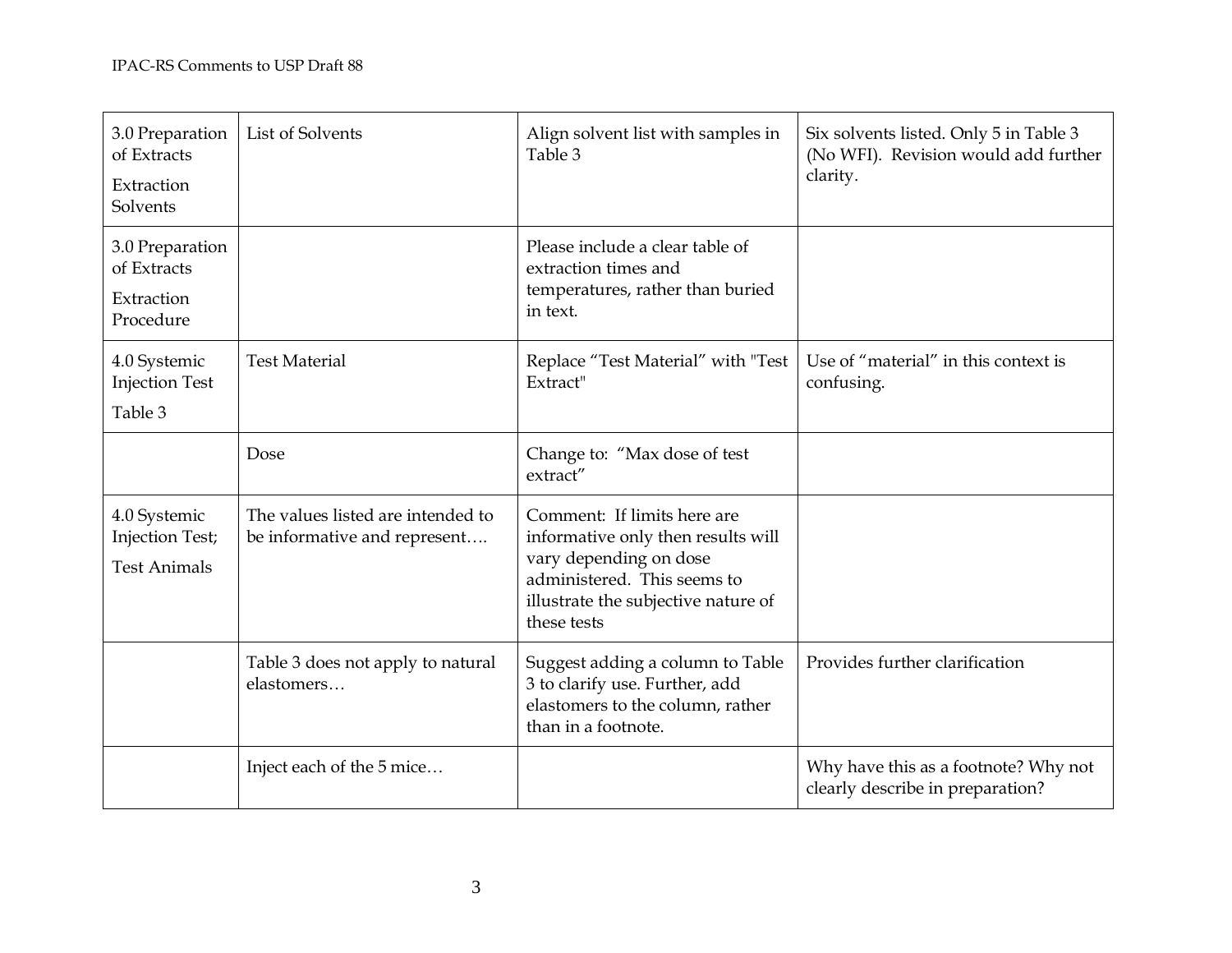| 4.0 Systemic<br><b>Injection Test</b><br>Acceptance<br>Criteria |                                                               | Consider making these acceptance<br>criteria less subjective, e.g., list the<br>factors that must remain<br>unaffected for a pass and set a<br>range.                       | Less subjectivity.                                                                                                        |
|-----------------------------------------------------------------|---------------------------------------------------------------|-----------------------------------------------------------------------------------------------------------------------------------------------------------------------------|---------------------------------------------------------------------------------------------------------------------------|
| 5.0<br>Intracutaneous<br><b>Reactivity Test</b>                 |                                                               | It is unclear which extracts could<br>be used for this test. Suggest<br>creation of a separate "Table 3" for<br>each test or an expanded Table 3<br>that clearly shows use. | Provides for clarity an improved<br>understanding                                                                         |
| 5.0<br>Intracutaneous<br><b>Reactivity Test</b>                 | For each sample extract, use 3<br>animals                     | Clarify if this includes any of the<br>IP solutions? No clear indication<br>of volume to inject.                                                                            |                                                                                                                           |
| Procedure                                                       |                                                               | Also, same comment as above --<br>add this preparation step to<br>extraction section for clarity.                                                                           |                                                                                                                           |
|                                                                 |                                                               | Suggest introducing an<br>"Evaluation" section separate from<br>procedure. Alternatively, move<br>Acceptance Criteria header to<br>here.                                    |                                                                                                                           |
| 5.0<br>Intracutaneous<br><b>Reactivity Test</b><br>Table 5      |                                                               | This needs to be moved forward<br>to beginning of section<br>(procedure)                                                                                                    |                                                                                                                           |
| 6.1<br>Intramuscular<br>Implantation                            | "keep the animals for a period of<br>not less than 120 h and" | Consider the use of this test                                                                                                                                               | It is suggested to keep animals for a<br>period not less than 120h then evaluate<br>encapsulation at the implant site. Is |